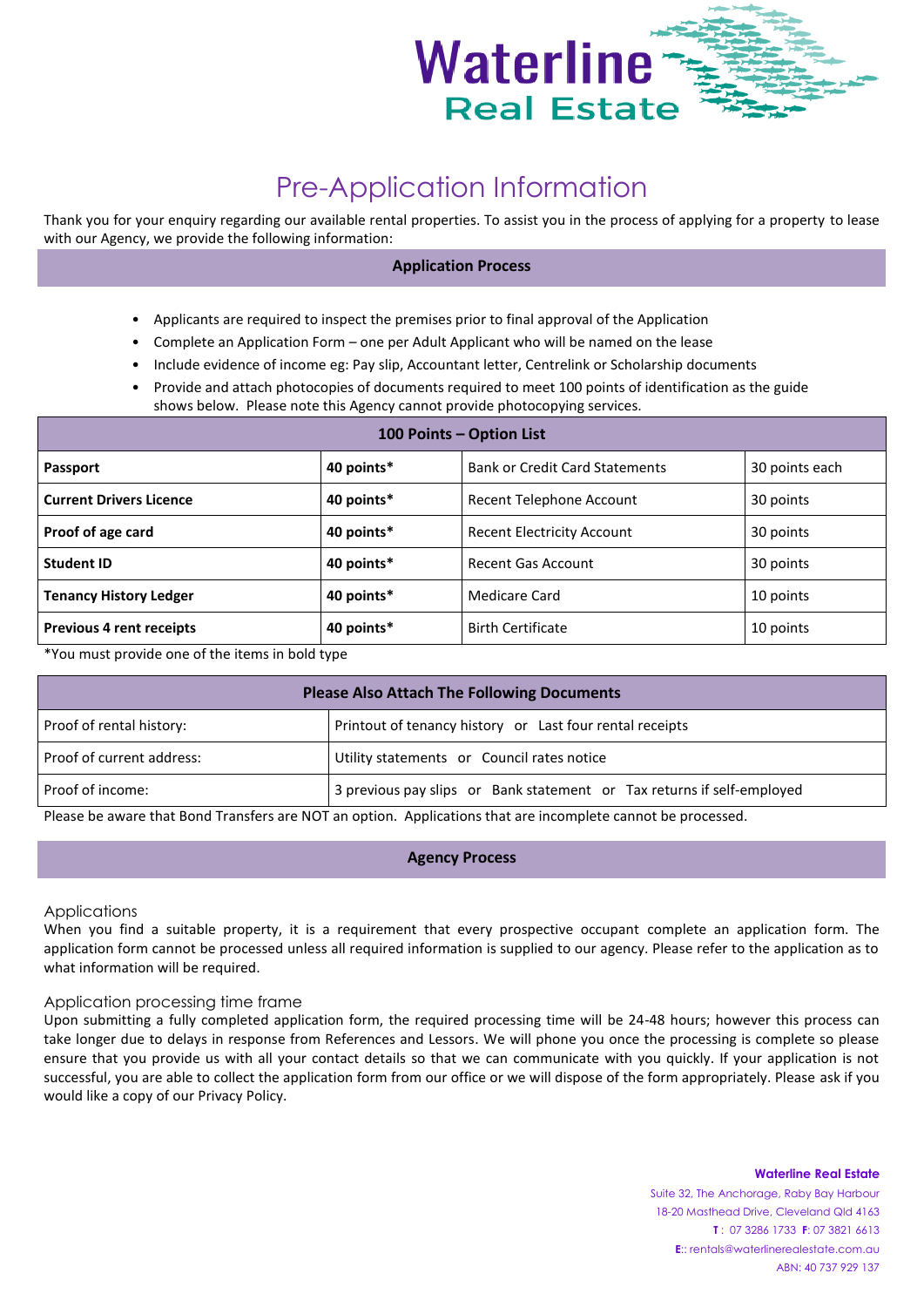

### Successful applications

If the lessor has approved the application, we will phone you and make an appointment for all interested parties to come into the office to secure the premises. We ask that you pay the two week's rent (cleared funds) and the Form 17a (Information Statement) and the Form 18a (lease agreement) will be provided at the appointment. This procedure must be done within 24 hours of approval. When the application is approved, we will provide you with an email that will assist you with the next stage of the tenancy process.

#### Payment of Bond

Bond can either be paid at the Sign-up Appointment, or **MUST** be paid to our office in **CLEARED FUNDS** before the start date of the Lease.

#### Payment of Rent

Direct transfer from your Bank or Australia Post Money Order (Australia Post charge \$4.50 for m/orders up to \$1000, \$6 for m/orders between \$1000-\$5000). (**OUR OFFICE DOES NOT ACCEPT CASH PAYMENTS AFTER THE INITIAL RENT AND BOND PAYMENTS ARE RECEIVED AND WE DO NOT PROVIDE CREDIT CARD FACILITIES)**

If you have any questions, or require further information, please refer to our property management staff. We are here to help. Again welcome to our agency, and thank you for your inquiry. We value your business.

**We look forward to assisting you for your entire rental and if required, sales needs.**

## **ELECTRONIC AND FACSIMILE TRANSMISSION CONSENT**

The Electronic Transactions Act (Queensland) 2001 (Sections 11 and 12) requires a person/s to provide consent if they agree to receive information via electronic communication.

I consent to all documentation relevant to renting a property through Waterline Real Estate being provided to me by Email and/or Fax, to the Email Address and/or Fax Number nominated below**.**

EMAIL ADDRESS: The contract of the contract of the FAX NUMBER:  $\overline{P}$  FAX NUMBER:

SIGNATURE: \_\_\_\_\_\_\_\_\_\_\_\_\_\_\_\_\_\_\_\_\_\_\_ DATE: \_\_\_\_\_\_\_\_\_\_\_\_\_\_\_\_\_\_\_\_\_\_\_\_\_\_

You are required to SIGN below before we can process your Application. By doing so, you are also agreeing to the above Terms and Conditions.

**Signed \_\_\_\_\_\_\_\_\_\_\_\_\_\_\_\_\_\_\_\_\_\_ Date: \_\_\_\_\_\_\_\_\_\_\_\_\_\_\_\_\_\_\_\_\_\_\_\_**

**Waterline Real Estate** Suite 32, The Anchorage, Raby Bay Harbour 18-20 Masthead Drive, Cleveland Qld 4163 **T** : 07 3286 1733 **F**: 07 3821 6613 **E**:: rentals@waterlinerealestate.com.au ABN: 40 737 929 137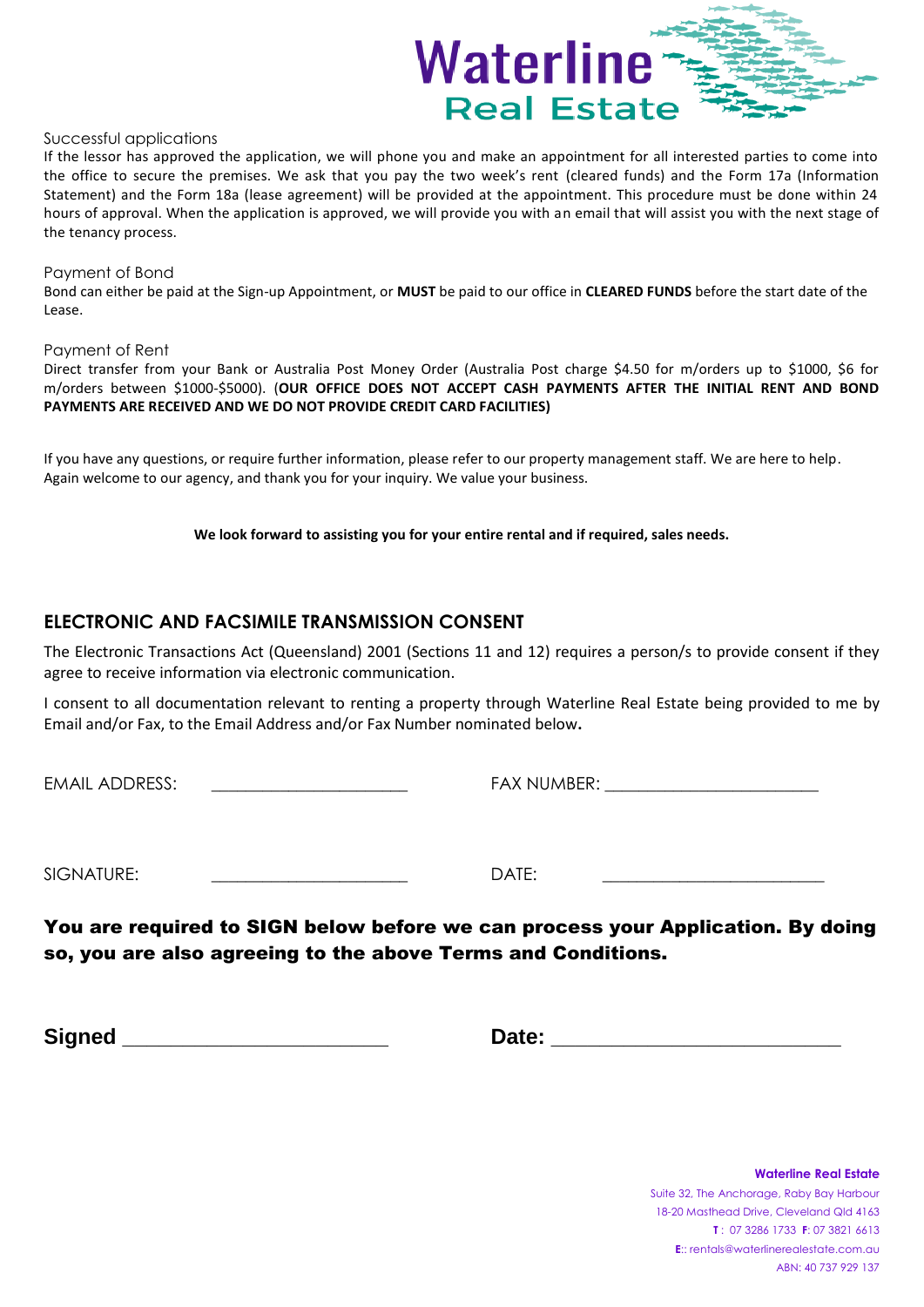

## **APPLICATION FOR RESIDENTIAL TENANCY**

| <b>RENTAL HISTORY</b>                                                          |  |  |  |                                                                                                                                                                                           |  |
|--------------------------------------------------------------------------------|--|--|--|-------------------------------------------------------------------------------------------------------------------------------------------------------------------------------------------|--|
|                                                                                |  |  |  |                                                                                                                                                                                           |  |
|                                                                                |  |  |  |                                                                                                                                                                                           |  |
|                                                                                |  |  |  |                                                                                                                                                                                           |  |
|                                                                                |  |  |  |                                                                                                                                                                                           |  |
|                                                                                |  |  |  |                                                                                                                                                                                           |  |
|                                                                                |  |  |  |                                                                                                                                                                                           |  |
|                                                                                |  |  |  |                                                                                                                                                                                           |  |
|                                                                                |  |  |  |                                                                                                                                                                                           |  |
| <b>EMPLOYMENT</b>                                                              |  |  |  |                                                                                                                                                                                           |  |
|                                                                                |  |  |  |                                                                                                                                                                                           |  |
|                                                                                |  |  |  |                                                                                                                                                                                           |  |
|                                                                                |  |  |  |                                                                                                                                                                                           |  |
|                                                                                |  |  |  |                                                                                                                                                                                           |  |
| (IF EMPLOYED LESS THAN 6 MONTHS IN SAME POSITION, PLEASE FILL IN BELOW ALSO -) |  |  |  |                                                                                                                                                                                           |  |
|                                                                                |  |  |  |                                                                                                                                                                                           |  |
|                                                                                |  |  |  |                                                                                                                                                                                           |  |
|                                                                                |  |  |  |                                                                                                                                                                                           |  |
|                                                                                |  |  |  |                                                                                                                                                                                           |  |
| (IF SELF EMPLOYED)                                                             |  |  |  |                                                                                                                                                                                           |  |
|                                                                                |  |  |  |                                                                                                                                                                                           |  |
|                                                                                |  |  |  |                                                                                                                                                                                           |  |
|                                                                                |  |  |  | <b>Waterline Real Estate</b>                                                                                                                                                              |  |
|                                                                                |  |  |  | Suite 32, The Anchorage, Raby Bay Harbour<br>18-20 Masthead Drive, Cleveland Qld 4163<br><b>T</b> : 07 3286 1733 <b>F</b> : 07 3821 6613<br><b>E::</b> rentals@waterlinerealestate.com.au |  |
|                                                                                |  |  |  | ABN: 40 737 929 137                                                                                                                                                                       |  |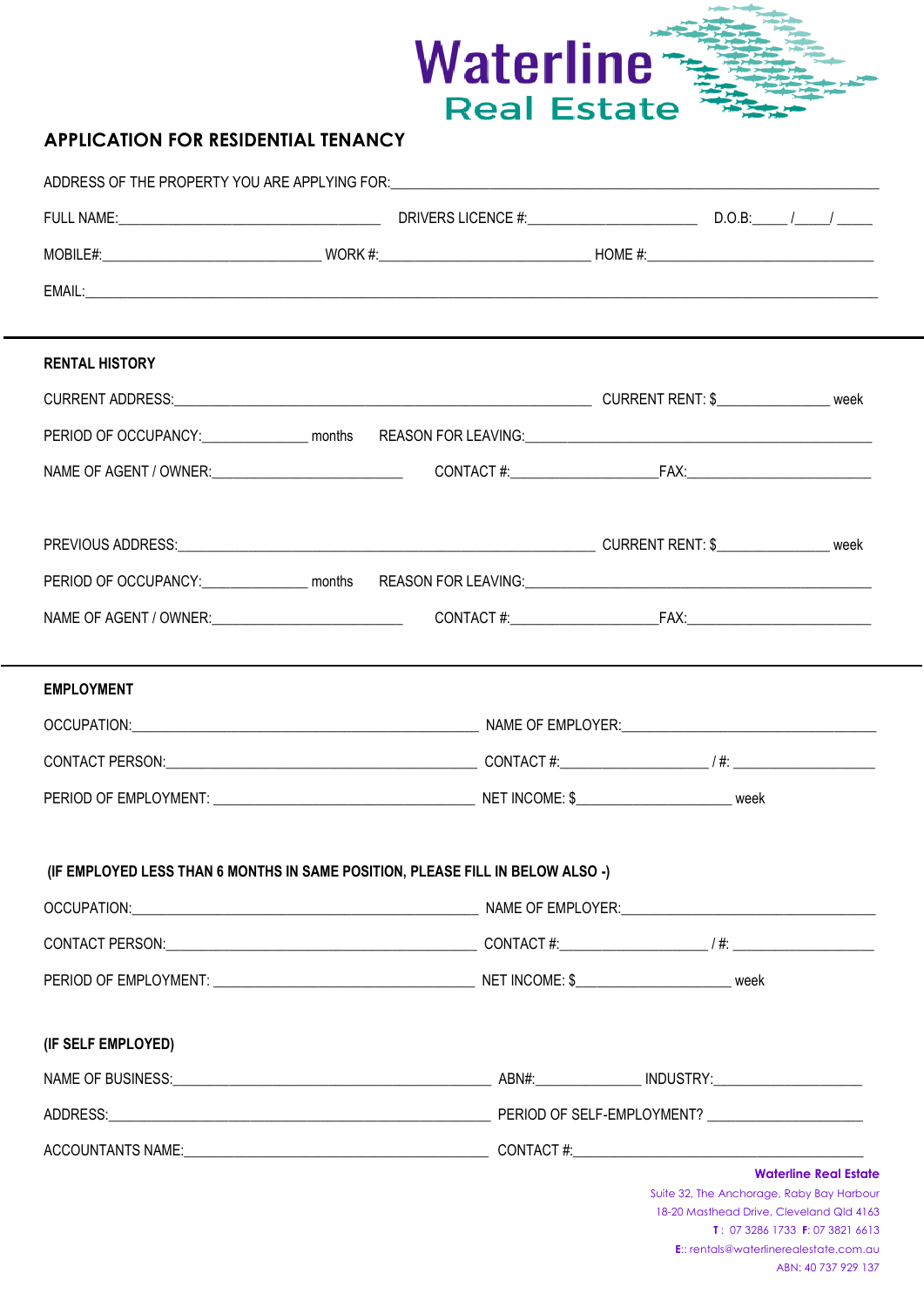

## **OTHER OCCUPANTS**

| FULL NAMES OF ALL OTHER PERSON/S WHO WILL OCCUPY THE PROPERTY (PROVIDE D.O.B PLEASE)                                                                                                                                           |              |                                              |  |
|--------------------------------------------------------------------------------------------------------------------------------------------------------------------------------------------------------------------------------|--------------|----------------------------------------------|--|
| NAME: The contract of the contract of the contract of the contract of the contract of the contract of the contract of the contract of the contract of the contract of the contract of the contract of the contract of the cont | D.O.B: $1/$  | On Lease / Approved Occupant - PLEASE CIRCLE |  |
| NAME: The contract of the contract of the contract of the contract of the contract of the contract of the contract of the contract of the contract of the contract of the contract of the contract of the contract of the cont | $D.O.B:$ / / | On Lease / Approved Occupant - PLEASE CIRCLE |  |
| NAME: A CONTROLLER STATE OF THE STATE OF THE STATE OF THE STATE OF THE STATE OF THE STATE OF THE STATE OF THE STATE OF THE STATE OF THE STATE OF THE STATE OF THE STATE OF THE STATE OF THE STATE OF THE STATE OF THE STATE OF | D.O.B: $1/$  | On Lease / Approved Occupant - PLEASE CIRCLE |  |
| NAME:                                                                                                                                                                                                                          | $D.O.B:$ / / | On Lease / Approved Occupant - PLEASE CIRCLE |  |

## **NOTE: ALL APPLICANTS OVER THE AGE OF 18 WHETHER AN APPROVED OCCUPANT OR ON THE LEASE MUST COMPLETE A SEPARATE APPLICATION FORM.**

|             | <b>PERSONAL REFERENCES (Excludes family members)</b>      |                  |                           |        |       |                                                                                                                                                                                                                                  |
|-------------|-----------------------------------------------------------|------------------|---------------------------|--------|-------|----------------------------------------------------------------------------------------------------------------------------------------------------------------------------------------------------------------------------------|
| 1.          |                                                           |                  |                           |        |       |                                                                                                                                                                                                                                  |
|             |                                                           |                  |                           |        |       |                                                                                                                                                                                                                                  |
| 2.          |                                                           |                  |                           |        |       |                                                                                                                                                                                                                                  |
|             |                                                           |                  |                           |        |       |                                                                                                                                                                                                                                  |
|             | <b>EMERGENCY CONTACTS</b>                                 |                  |                           |        |       |                                                                                                                                                                                                                                  |
|             | NAME OF RELATIVES TO CONTACT IN CASE OF EMERGENCY:        |                  |                           |        |       |                                                                                                                                                                                                                                  |
| 1.          |                                                           |                  |                           |        |       |                                                                                                                                                                                                                                  |
|             |                                                           |                  |                           |        |       |                                                                                                                                                                                                                                  |
| 2.          |                                                           |                  |                           |        |       |                                                                                                                                                                                                                                  |
|             |                                                           |                  |                           |        |       |                                                                                                                                                                                                                                  |
| <b>PETS</b> |                                                           |                  |                           |        |       |                                                                                                                                                                                                                                  |
|             | Are you seeking permission to keep pet/s at the property? |                  | YES / NO                  |        |       |                                                                                                                                                                                                                                  |
| Type:       |                                                           |                  |                           |        |       |                                                                                                                                                                                                                                  |
|             | Reference Attached?                                       |                  | YES / NOPicture Attached? | YES/NO |       |                                                                                                                                                                                                                                  |
|             | Registered with Council?                                  | YES / NOCouncil: |                           |        | Reg.# |                                                                                                                                                                                                                                  |
|             |                                                           |                  |                           |        |       | <b>Waterline Real Estate</b><br>Suite 32, The Anchorage, Raby Bay Harbour<br>18-20 Masthead Drive, Cleveland Qld 4163<br>T: 07 3286 1733 F: 07 3821 6613<br><b>E::</b> rentals@waterlinerealestate.com.au<br>ABN: 40 737 929 137 |